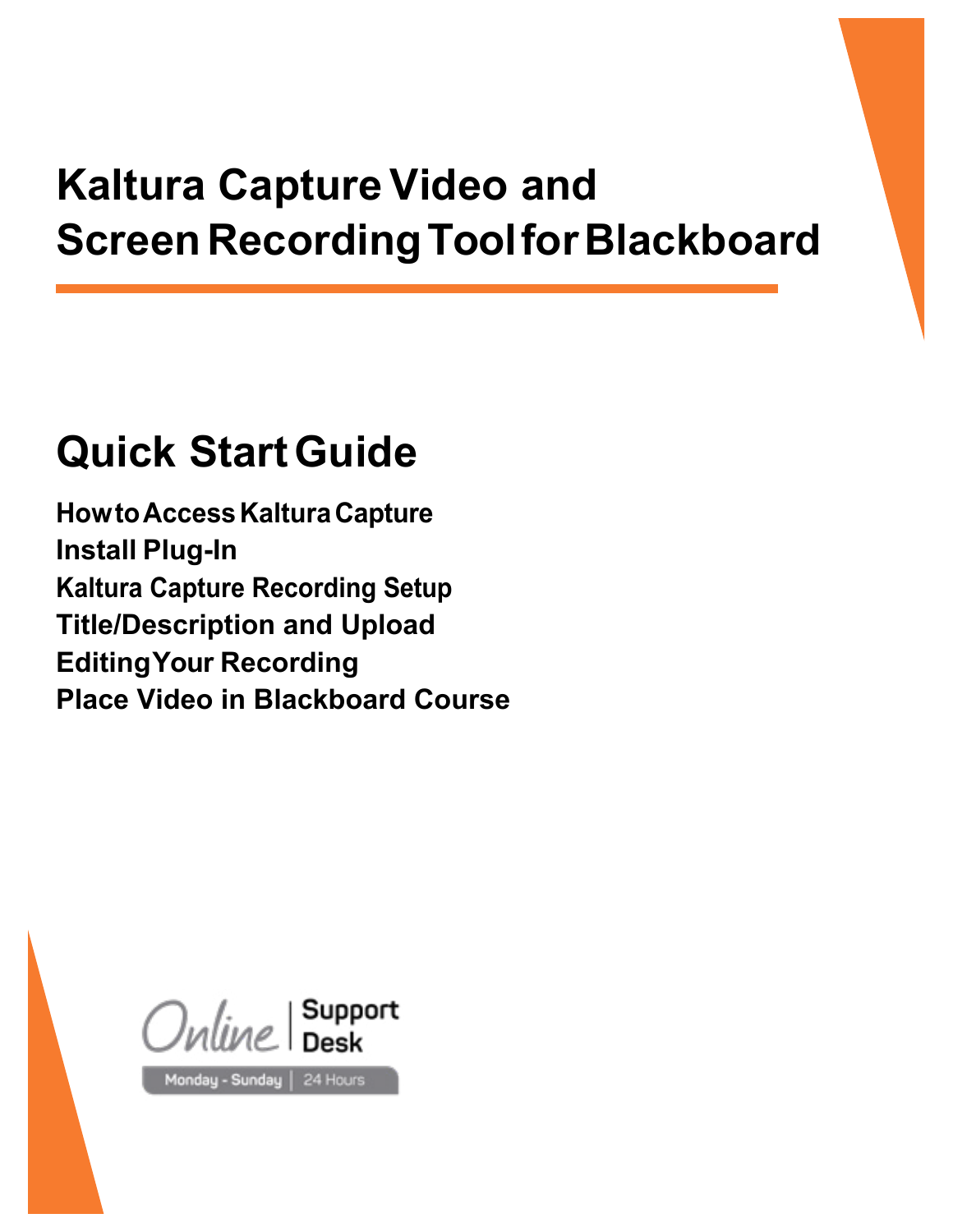## **How to Access Kaltura Capture**

Begin by logging into TSUS Blackboard environment.

## **Install Plug-In**

Now that you're logged into Blackboard, you need to access the MY MEDIA tab to use and install the Kaltura Capture Tool.

- **•** In the My Media tab, click the Add New drop-down menu and select Kaltura Capture.<br>• First-time users will need to download and install the Kaltura Capture Plug-In
- **•** First-time users will need to download and install the Kaltura Capture Plug-In.<br>• Allow the download and run the installer
- Allow the download and run the installer.<br>• Once installed you will get a warning ask
- Once installed, you will get a warning asking you to launch Kaltura Capture from the "Add New" menu.<br>● Return to My Media, click add new and select Kaltura Capture like the previous step
- **•** Return to My Media, click add new and select Kaltura Capture like the previous step.

**•**

Once installed the page will look the same, with links to download the plug-in, but it will automatically load the Kaltura Capture software.**Youdonotneedtodownloadthe software multipletimes** (NOTE:Youwill usually get a notification to "Allow"the program to run).

You will see Kaltura Capture launch in the bottom right corner of the screen.



Monday - Sunday | 24 Hours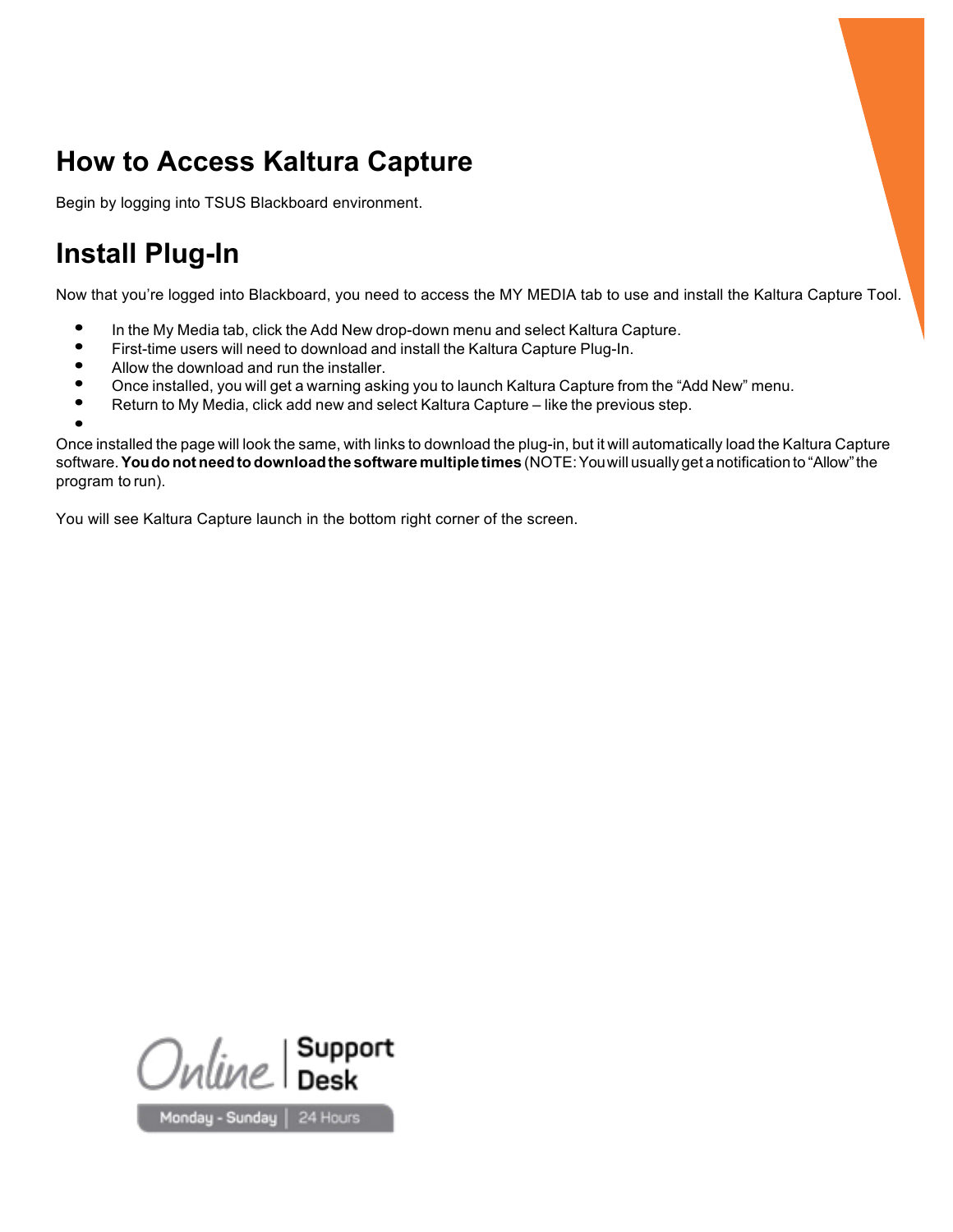| Screen $\land$ | Camera v      | Audio v | $\frac{1}{2}$ <b>KALTURA</b><br>Manage |
|----------------|---------------|---------|----------------------------------------|
|                |               |         |                                        |
| Monitor        |               |         |                                        |
| Full Screen    | O Select Area |         |                                        |

#### **Kaltura Capture RecordingSetup**

Make sure to check your settings BEFORE recording.

By default, Kaltura Capture automatically selects a screen, video, and audio input to record. Double check by clicking on the drop-down menu below each icon that the source you would like to record is properly selected. When the screen, video, and audio icons are colored teal, they indicate that those sources will be captured during the recording. Youcan disable inputs by clicking the icon.When an input is disabled, the icon will be colored gray with a slash across the icon.

Click the red RECORD button to begin recording.

- After clicking RECORD, a five-second countdown will prompt you to start.
- The controls to stop or pause are hidden in the taskbar while recording. You may pause or stop the recording when appropriate.
- The duration of the recording will be displayed in the recording menu.
- Controls must be selected from the task bar to appear.
- Once selected from the task bar, the controls to stop the recording will appear in the bottom right-hand side of the screen:
- Click STOP icon to end the recoding.



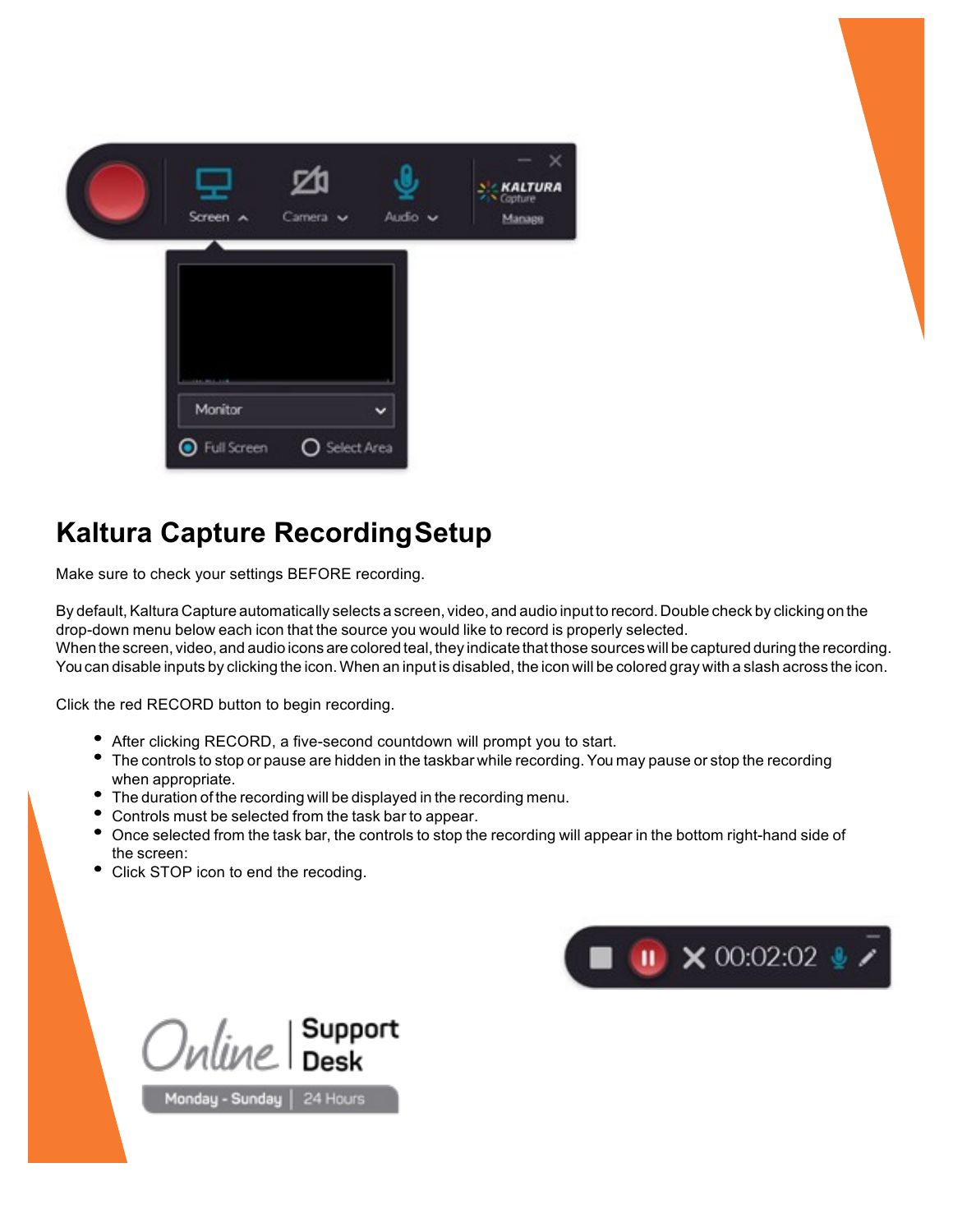#### **Title/Description and Upload**

Next, Kaltura Capture will ask you for title and description information.

- **•** By default, Kaltura Capture will autofill these boxes with time and date. BUT it is VERY important for you to add meaningful titles, descriptions, and tags for your video - not only for course management, but also so technical support can identify a video you may have problems with or need digital copies of.
- **•** Save & Upload <sup>=</sup> Uploads recording to My Media in Blackboard.
- **•** Once upload completes, you should see your video processing in the My Media tab on Blackboard.

| <b>KALTURA</b> Costure            | New Recording                                                                                |
|-----------------------------------|----------------------------------------------------------------------------------------------|
| $\Box$<br>×<br>firty              | Gotalibrary                                                                                  |
| ¢.                                | <b>Side:</b>                                                                                 |
| To 16<br>$\circ$                  | Liechung Title   Course Title - 03/18/20 -<br>$D\bar{D}\bar{D}$ (spinster)<br>tecture about. |
| 000000/000001 03/38/2020 03<br>b. | Subject 1 3.0 pct 2 x                                                                        |
|                                   | Defete.<br>Save & Upload<br>Save                                                             |